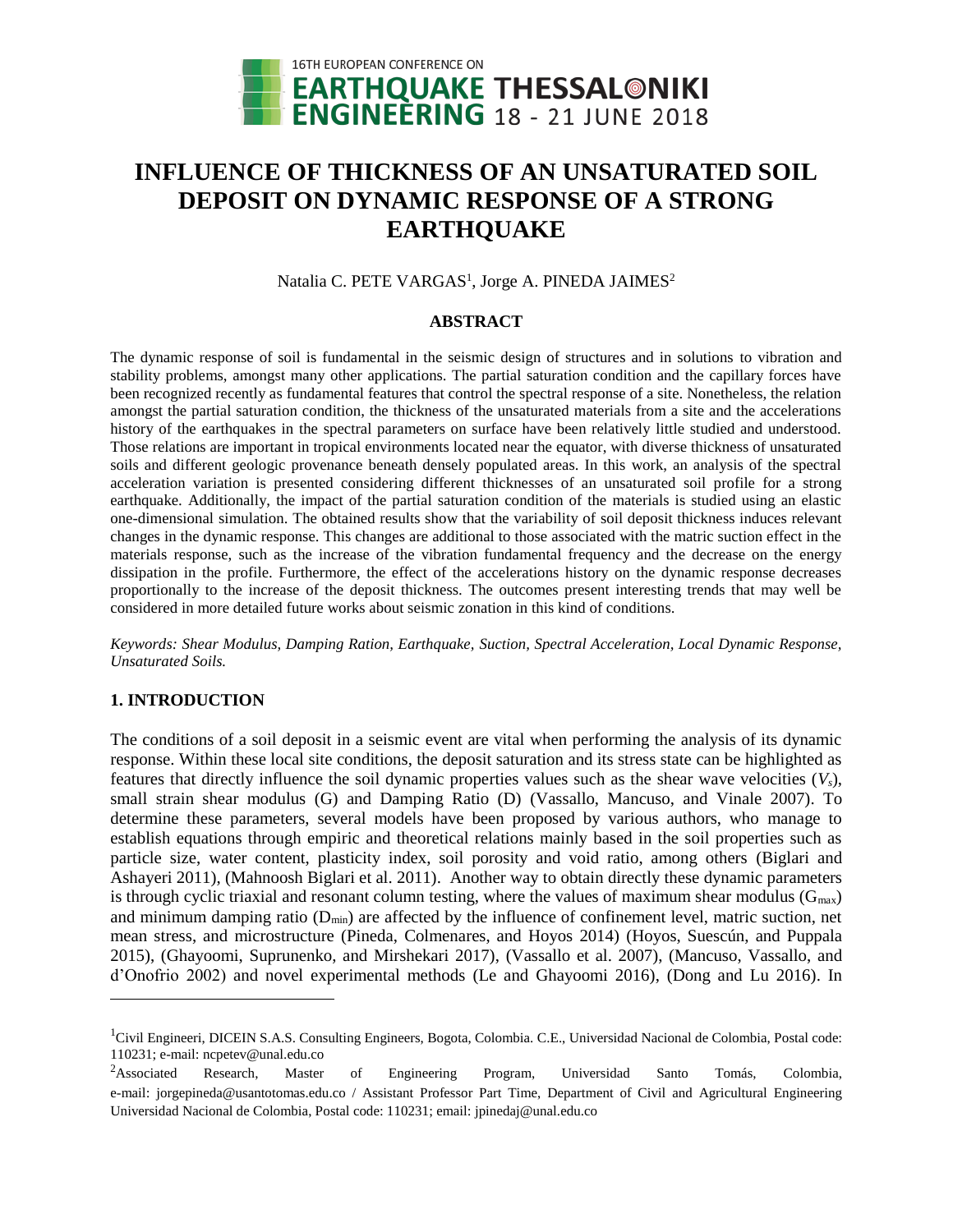partially saturated soils, experimental results from different authors show that certain relationships between dynamic properties  $(G)$ ,  $(D)$  and  $(p-U_a)$  are strong dependent of material particle size, nonetheless, there is general tendencies that indicates that matric suction level and net confinement pressure causes that (G) is proportional to those levels and damping ratio (D) is inversely proportional (Pineda and Pete 2017).

In recent years, some studies have been carried out to evaluate the dynamic response of soil deposits under partial saturation conditions through linear and equivalent linear modelling (Biglari and Ashayeri 2013; Ghayoomi and Mirshekari 2014), and experimentally by physical models that simulates the conditions of an earthquake (Mirshekari and Ghayoomi 2017), however, none of the authors has explicitly evaluated the influence of the thickness of the soil layers on the response conditions for a given earthquake. Therefore, in this article a series of one-dimensional modeling was carried out in the EERA program (Equivalent-linear Earthquake site Response Analysis) program introducing a seismic signal of a strong earthquake according to Richter scale (Ms>6). In the simulations, in addition of the consideration of dynamic parameters affected by certain conditions of net confinement and matric suction, the variation of the thicknesses of the soil profile with the chosen earthquake was included, seeking to show how these site conditions affect the dynamic response of the soil. The analysis of the results was carried out by using the results of spectral accelerations in the response spectra (Sa), the Peak Ground Acceleration (PGA) and the FPGA amplification factor.

## **2. DEFINITION OF PARAMETERS FOR SIMULATION**

#### *2.1 Soil Properties*

For the simulations performed in this work, the results of dynamic testing obtained for a silty sand (SM classification USCS), which has been used in several investigations both in natural and compacted states to assess the influence of confinement level  $(p^{\cdot}, p-U_a)$ , the microstructure, the magnitude of the matric suction  $(U_a-U_w)$  and the level of deformations linear dynamic properties are used Table 1, show the index properties of this material.

| Mat | Gs | LL<br>$\frac{9}{0}$ | LP<br>$\mathcal{O}(6)$ | IP<br>(%) | % Fines |
|-----|----|---------------------|------------------------|-----------|---------|
| SM  |    | 26,0                | 21.0                   | 5,00      |         |

Table 1. Properties of the material used for the modeling.

\* *Properties taken from* (Hoyos et al. 2015)

The dynamic properties used in this work are presented in figure 1, which have been adapted from the Pino (2013) compiled by Pineda and Pete (2017). In this figure, curves of  $G/G_{max}$  y  $D/D_{min}$  for matric suctions  $(U_a-U_w)$  of 25 kPa y 100 kPa and net confinement stresses  $(P-U_a)$  of 25, 50, 100 y 200 kPa are shown, obtained from RC testing with suction control through axis translation technique. Equations (1) and (2), established from the experimental points, show the suggested variations of  $G/G_{\text{max}}$  and  $D/D_{\text{min}}$ , for cyclic shear strains between 0.0001% and 1%.

$$
\frac{G}{G_{Max}} = \frac{1}{(1 + a(\gamma)^b)^c} \quad (1)
$$

In these equations, (*γ*) represents the shear strain in percentage, and the factors a, b, c, x and Z are adjusting parameters that depends on confinement conditions and matric suction to which the material was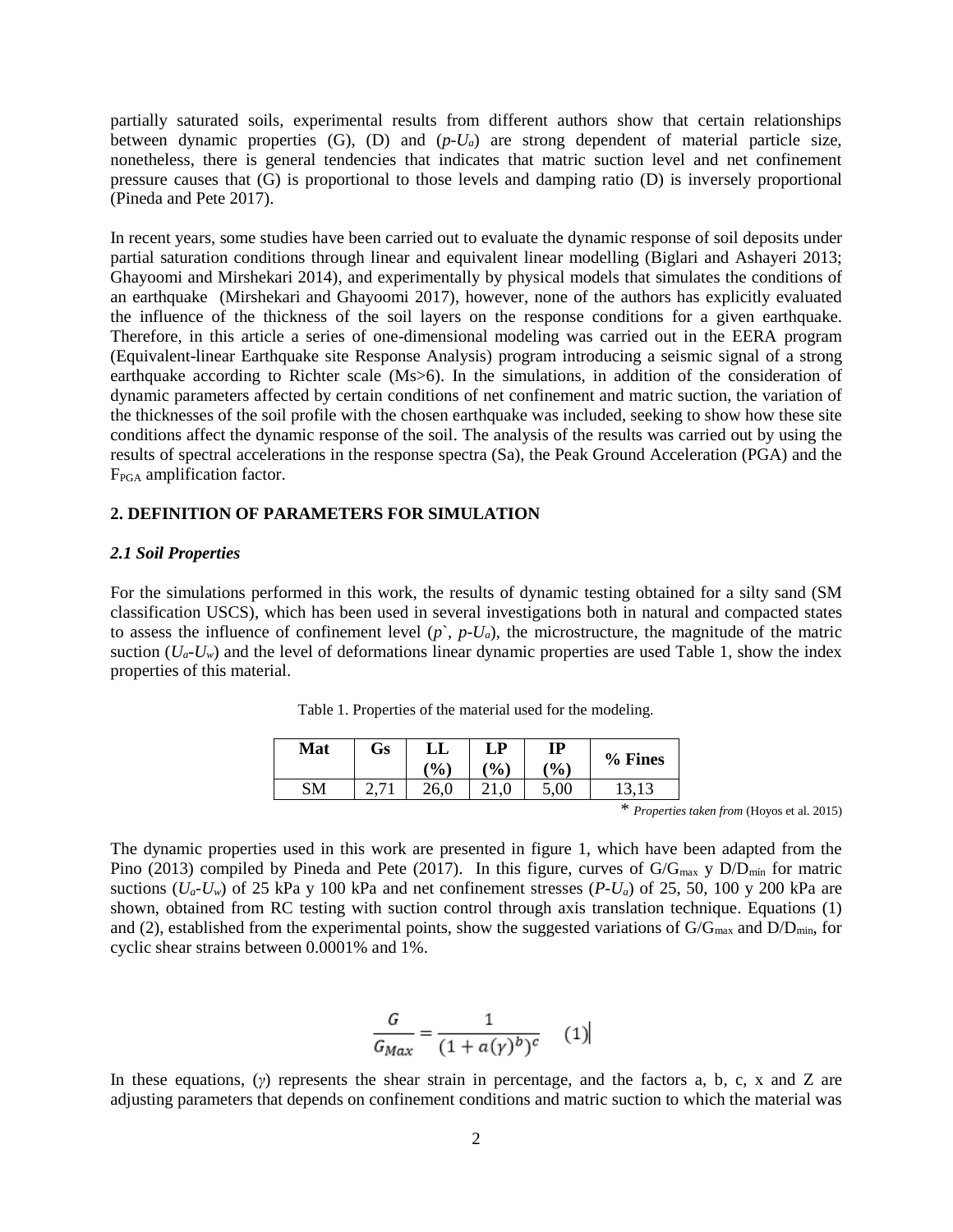subjected.

$$
\frac{D}{D_{min}} = x \left( \frac{G}{G_{Max}} - 1 \right)^2 + Z \qquad (2)
$$

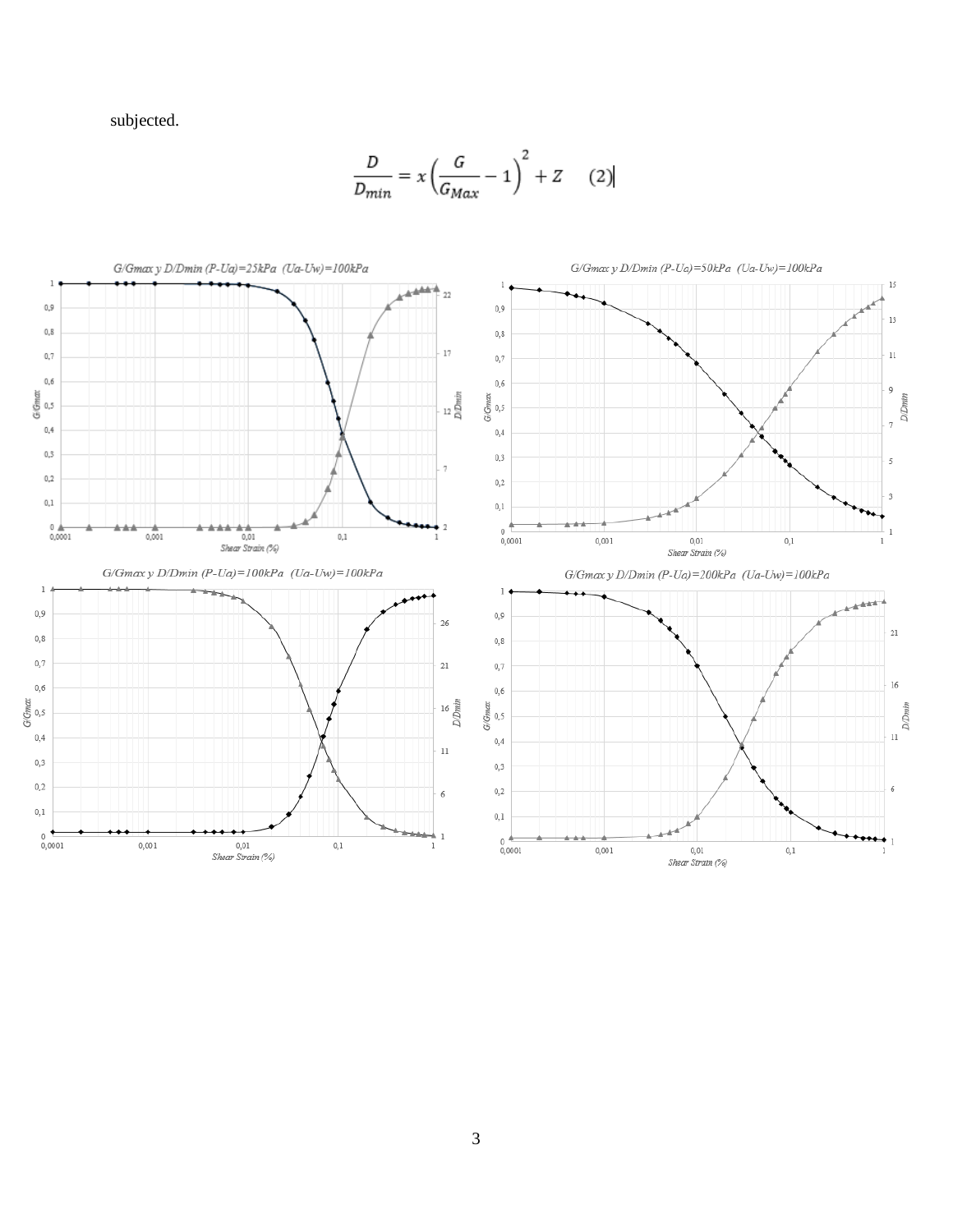

Figure 1. Graphics of G/Gmax y D/Dmin obtained by the empirical equations raised by (PINO 2013)

#### *2.2 Discretization of the Soil Profile and Characteristics of the Earthquake*

The seismic event selected in this work corresponds to the earthquake recorded by the station FKO001 on March 20, 2005 in KYUSHO-JAPON, which epicenter was located offshore in front of the city of Fukuoka, this earthquake is classified historically as one of the strongest earthquakes that have shaken the japanese region since 1923. According to the record of measured instrumental accelerations, the peak acceleration reached was 0.251 (g) (Figure 2), the earthquake had a magnitude of 7.00 on the Richter scale, and it could be considered a strong event. This earthquake has been used in some countries in South America located near the equator line, where focal mechanisms are similar to reproduce seismic response spectra of different soil deposits (FOPAE 2010). Table 2 shows the main characteristics of the movement.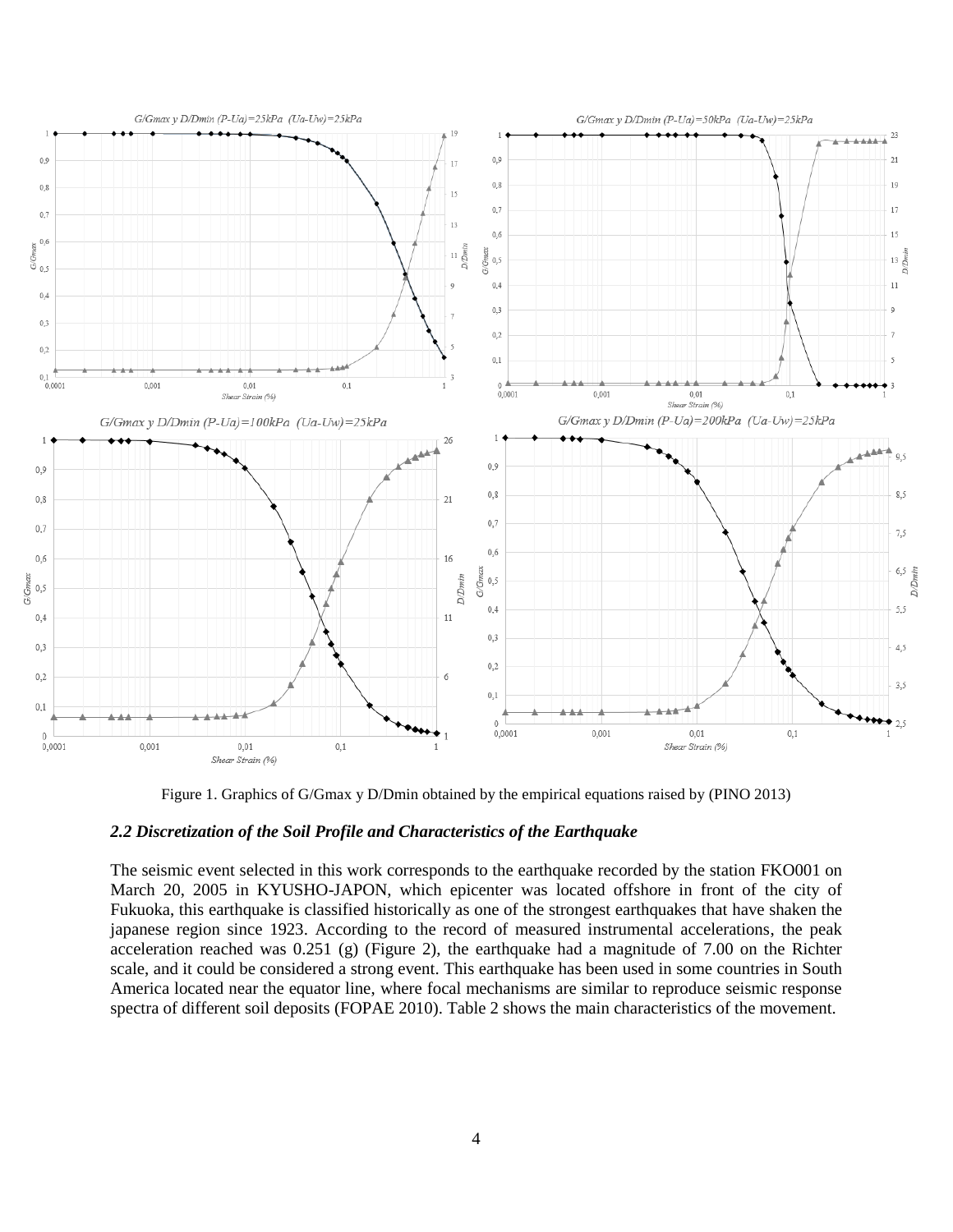

Figure 2. Accelerogram corresponding to earthquake KYUSHO-JAPON.

Table 2. Relationship of seismic signals used for the modeling.

| <b>NOMBRE SISMO</b> | <b>ESTACION</b> | <b>MAGNITUD</b> | Amax  |
|---------------------|-----------------|-----------------|-------|
| KYUSHO-JAPON        | <b>FKO0001</b>  | 0.00            | 0.251 |
|                     |                 |                 |       |

\**Own source*

For dynamic one-dimensional simulations, four synthetic soil profiles were defined with variable thickness (H) of 6.00m, 9.00m, 12.00m and 20.00m in order to establish the influence of thickness on spectral response. In all profiles, values of constant matric suction  $(U_a-U_w)$  with depth of 25kPa and 100 kPa were considered according with the experimental values imposed in dynamic testing, and confinement level were determined by using the net vertical stress( $\sigma_v$ - $U_a$ ) conserving the medium total unit weight of the samples associated to figure 1.

#### **3. RESULTS AND DISCUSSION**

As previously mentioned, dynamic response was established by EERA program, assuming that the soil as an elastic media which behavior in wave propagation is independent of pore fluid. Figures 3 and 4 show the response spectra in terms of (Sa) obtained in surface for both matric suctions. Next, analyzes in terms of Peak Ground Acceleration (PGA) and the amplification factor of accelerations  $F_{PGA}$  which corresponds to the relationship between the maximum acceleration produced in any layer with the maximum acceleration produced in the base  $F_{PGA}=PGA_m/PGA_b$ . Associated with dynamic response are presented.

### *3.1 Spectral Acceleration (Sa)*

As can be seen in figures 3 and 4, a generalized tendency is evidenced in dynamic response for both constant-suction profiles, the decrease of the maximum values of  $(S_a)$  as the thickness of soil profile increases. For spectral response of profiles with constant  $(U_a-U_w)$  of 25 kPa, peaks of  $(S_a)$  are located between values of 0.38g for 6.00m thickness and 0.08g for 20.00m profile, while for (*Ua-Uw*) of 100kPa the values are 0.390g and 0.038g, respectively. These tendencies could be associated to the modification on dissipation energy of the system in one-dimensional propagation, which is profoundly affected by thickness of the deposits at constant suction conditions instead increases in confinement level with depth.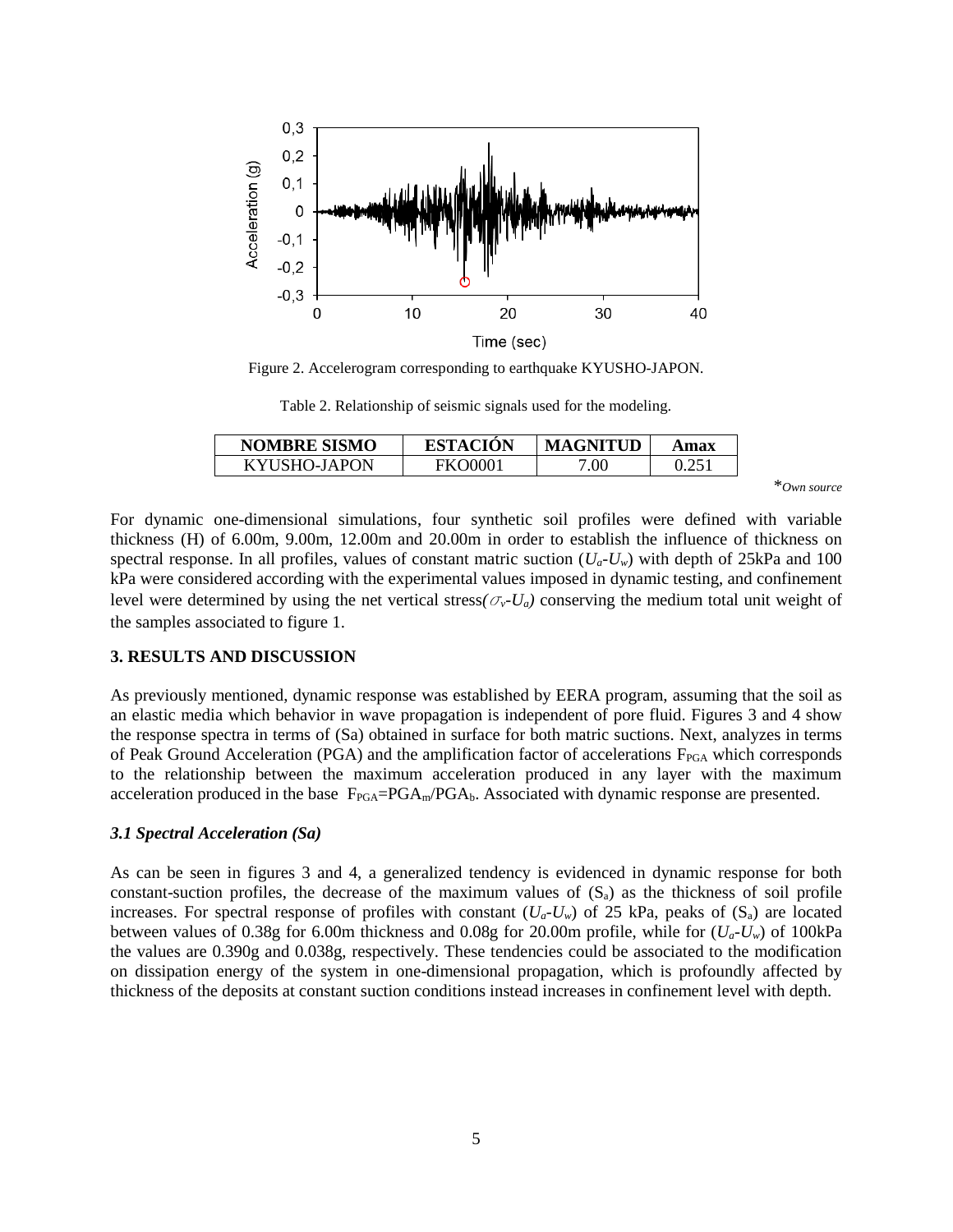Sa (Ua-Uw)=100kPa



Figure 3. Acceleration spectrum obtained for a soil profile submitted to a constant matrix suction of 100kPa.



Figure 4. Acceleration spectrum obtained for a soil profile submitted to a constant matrix suction of 25kPa.

Figure 5, show the maximum values of  $(S_a)$  for profiles with constant  $(U_a-U_w)$  of 25 kPa and 100 kPa for each analysed thickness. It could be noted that for soil profiles of constant suction 100 kPa, the attenuation of accelerations is more pronounced than for profiles with 25 kPa constant suction. For low suction profiles, the maximum values of  $(S_a)$  are higher than those values of higher suction, probably because the influence of capillary forces on damping characteristics of materials and its influence in one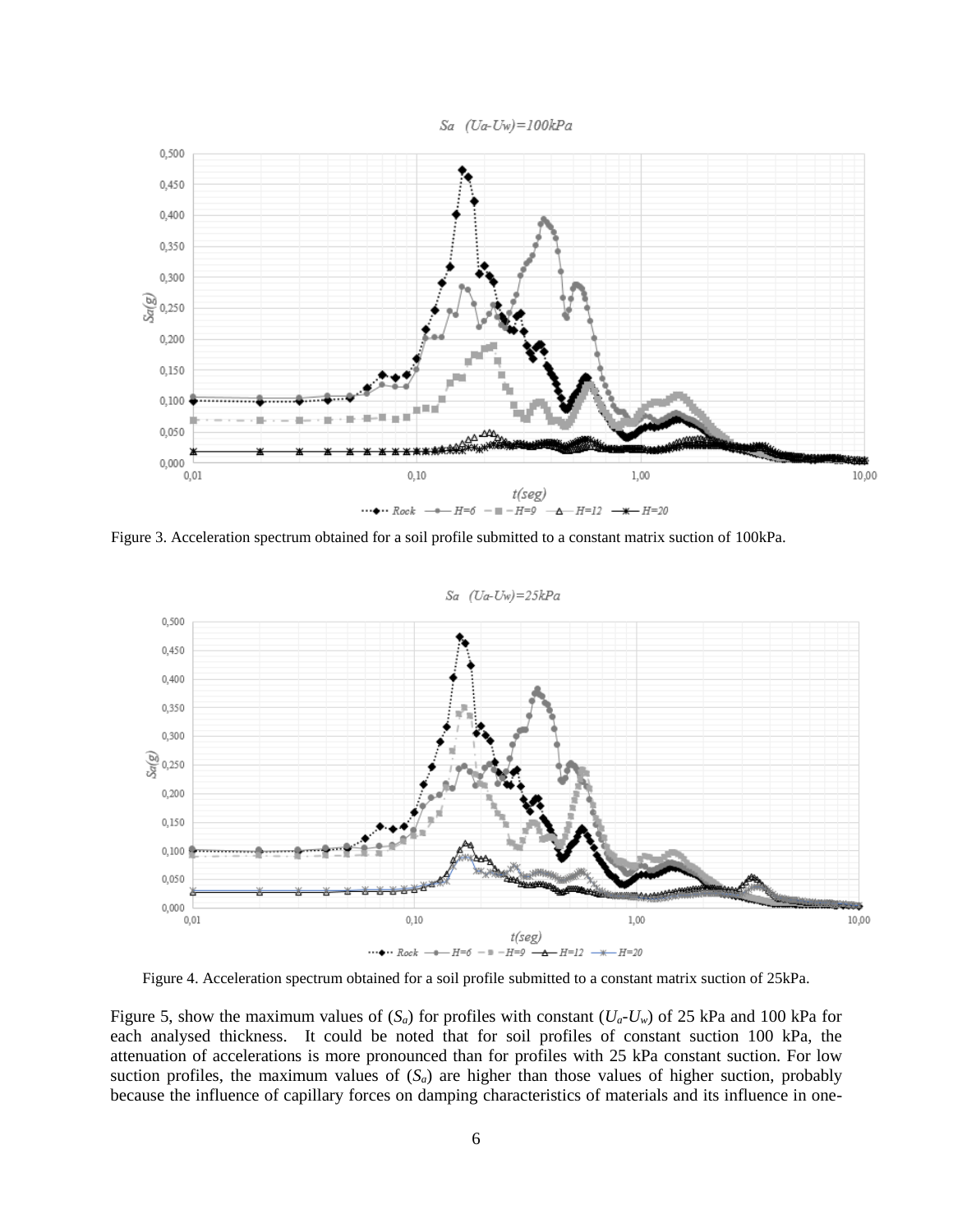dimensional dynamic analysis is less pronounced for those materials.



Figure 5. Variation in the dissipation of energy in each of the thicknesses in relation to the change in the matrix suction of the material.

Similarly, when analysing times predicted where the maximum spectral acceleration occurs (see figure 6), it is observed that for soil profile where  $(U_a-U_w = 100 \text{ kPa})$ , peaks of  $(S_a)$  response are generated afterwards to those generated by soil profiles of  $(U_a-U_w = 25 \text{ kPa})$ , however, all of them before the first second. This is possibly due by the conditions of vibration generated in the layers of each profile according to the influence of dynamic properties used in the model. The role that dynamic stiffness and damping of soil skeleton plays in wave dissipation, cyclic strains in soil layers and maximum outward accelerations in soil profiles surface is different with matric suctions and energy released in a onedimensional scenario is higher when  $(U_a-U_w)$  decreases.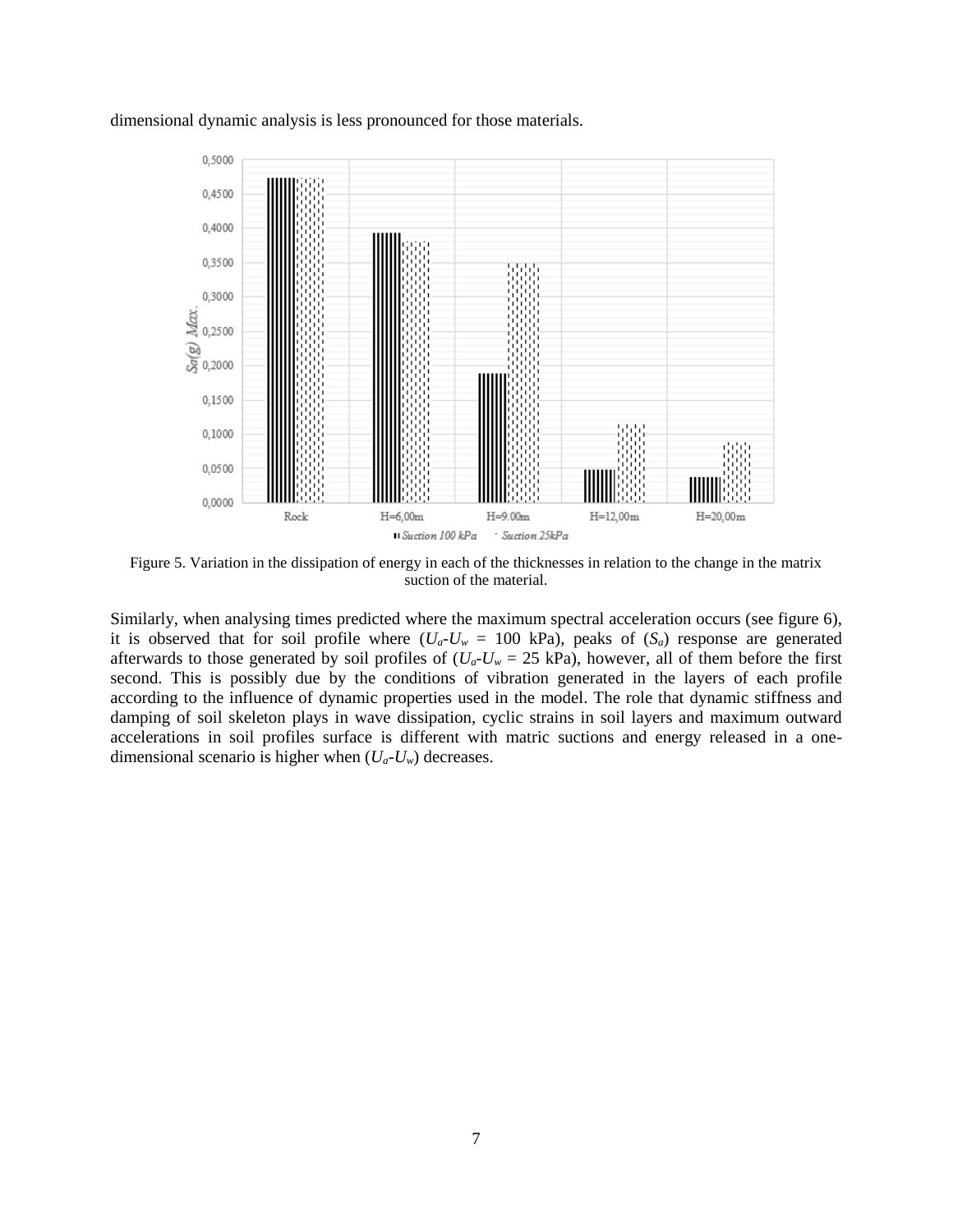

Figure 6. Instant of time in which the spectral peak acelración is generated for each of the analyzed thickness and suctions matrix established.

## *3.2 Peak Ground Acceleration predicted on surface (PGA) and (FPGA)*

The PGA is one of the parameters most used to show the effects of earthquakes on the dynamic response of a soil profile, in table 3, the *PGA* values obtained for the thicknesses analysed for each constant suction are presented. It is important to note that the value in maximum acceleration in rock at the base of profiles does not vary because this magnitude depends on seismic event.

| <b>Thickness</b><br>(m) | Peak Ground Acceleration PGA - (g) | <b>Variation between</b><br>$(Ua-Uw)$ from<br>25kPa to 100 kPa<br>(%) |    |
|-------------------------|------------------------------------|-----------------------------------------------------------------------|----|
|                         | $(U_a-U_w)=100kPa$                 | $(U_a-U_w)=25kPa$                                                     |    |
| 6                       | 0,120                              | 0,268                                                                 | 44 |
| 9                       | 0,066                              | 0,094                                                                 | 70 |
| 12                      | 0,018                              | 0,028                                                                 | 64 |
| 20                      | 0,018                              | 0,031                                                                 | 58 |
| Rock                    | 0,474                              | 0,474                                                                 |    |

Table 3. PGA values obtained PGA each thickness according to the matrix suction used.

As can be seen, the increase in thickness generates an attenuation in the *PGA* value for the two conditions analysed, additionally it is evident that the decrease occurs in a more pronounce way in soil profile with matric suction of 25kPa, where it is observed a reduction of 0.237g in 14m thickness difference between the shallower profile (6.00m) and the deepest one (20.00m), while for the simulation in conditions of 100kPa constant matric suction, the reduction is 0.102. A reduction from 44% to 70% in the *PGA* values from 25kPa to 100kPa matric suction profiles could be mentioned for the ground response. Partially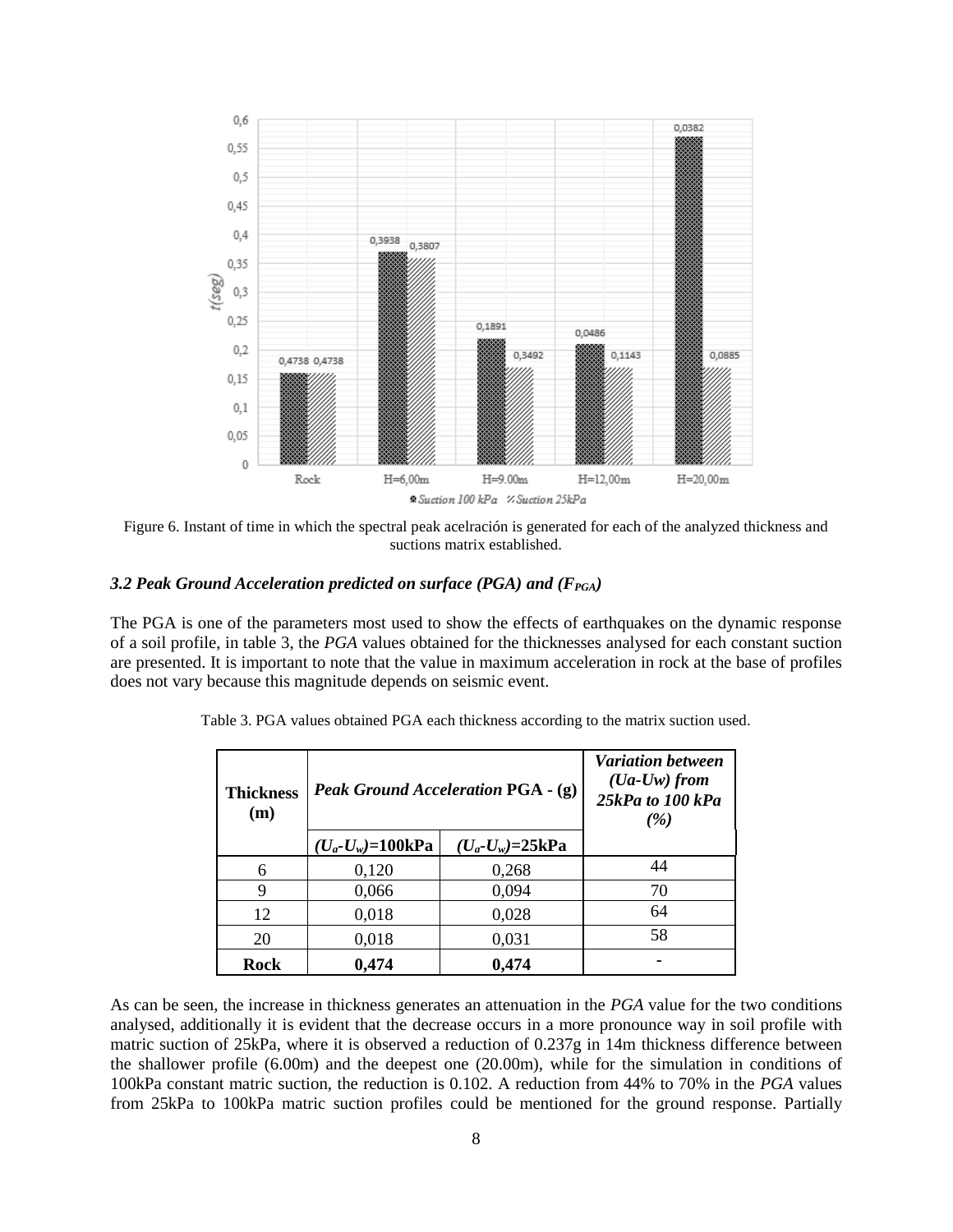saturation conditions modifies the damping ratio and the nature of degradation of *G/Gmax* of materials.

From these values, factor  $F_{PGA}$  is established, which corresponds to the relationship between the maximum acceleration produced in any layer with the maximum acceleration produced in the base  $F_{PGA}=PGA_m/PGA_b$ . This factor indicates whether the signal is amplified or attenuated in the soil profile, in relation to the magnitude of the signal in the rock. Figure 7 shows the calculated values of this factor for the soil profiles analyzed and the respective matrix suctions to which they were subjected.



Figure 7. F<sub>PGA</sub> values for each of the thicknesses modeled in the given matrix suction conditions

As shown in figure 7, F<sub>PGA</sub> decreases with increasing soil profile thickness, indicating that accelerations produced by the earthquake on the surface decreases in both cases. The effect of the matric suction on the F<sub>PGA</sub> factor is evident when observing that the values increase with smaller suctions.

The observed trends for the parameters analyzed in this paper in relation to the effect of suction vary substantially with that found by other researchers in similar materials (Biglari and Ashayeri 2013; Ghayoomi and Mirshekari 2014; Mirshekari and Ghayoomi 2017), which lie in an inversely proportional relationship between the maximum acceleration and surface condition of suction imposed, it is also evident in the spectral parameters found, the difference in results would be linked to the variation in the thickness of the layer which intrinsically this being affected by confining pressures that vary with respect to depth, therefore, the response is different. In relation to the F<sub>PGA</sub>, the trend is similar to that obtained by (Ghayoomi and Mirshekari 2014) where this factor tends to decrease with increasing depth, however, a direct comparison probably is inappropriate because this factor depends on the acceleration history occurring in the base (rigid material or rock), and earhtquake characteristcs.

# **4. CONCLUSIONS**

According to the results of one-dimensional simulations carried out in this work, four essential conclusions can be presented: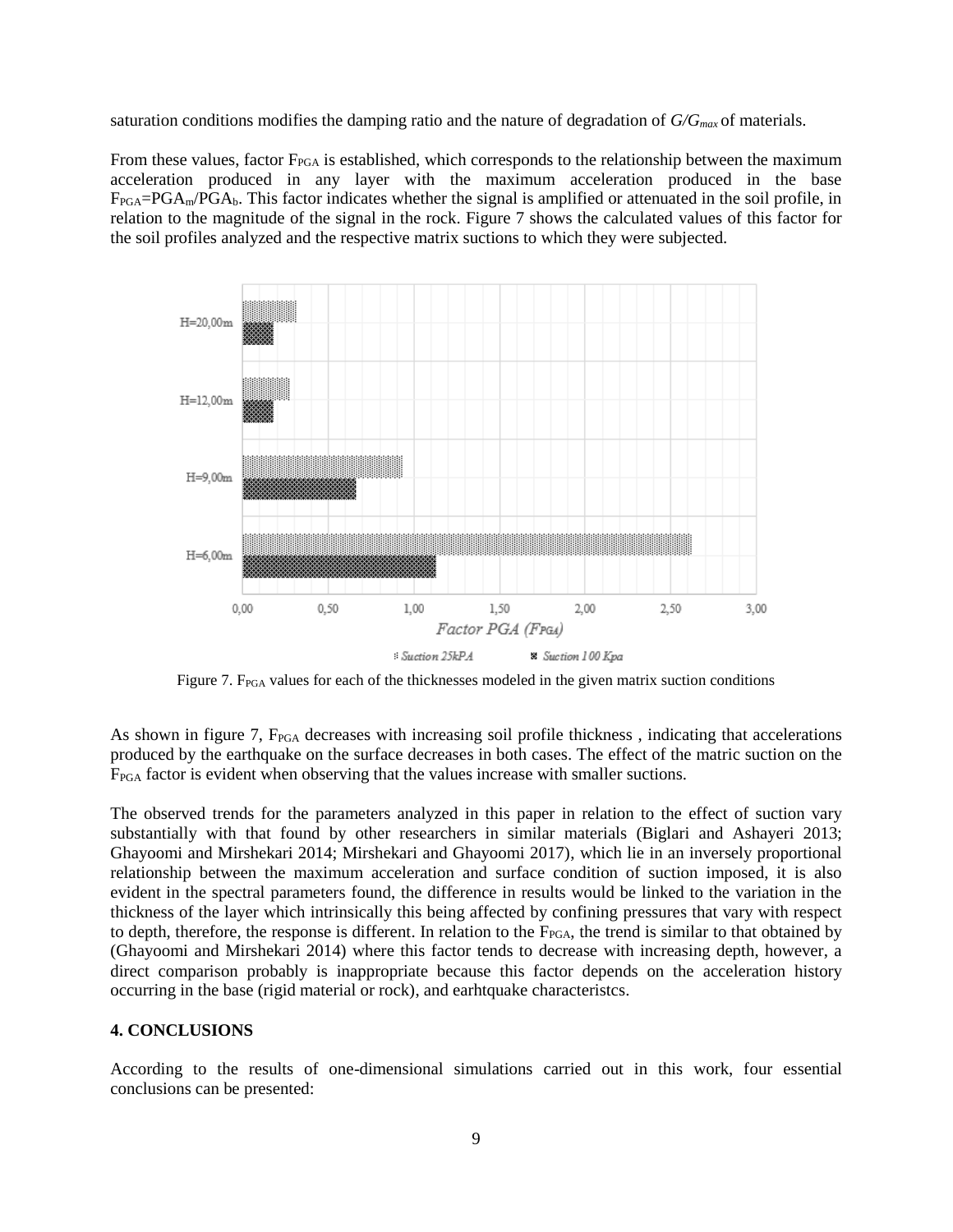- It is evident that the thickness of a soil deposit is an important variable that influences the energy dissipation of an earthquake, even when there are conditions of partial saturation and matric suction. This could be explained because the net confinement pressures  $(p-U_a)$  directly affect the dynamic properties and damping characteristics of the materials present in the profile, so it is important to include this variable in the dynamic response analysis.
- The influence of thickness shows an inversely relationship with the generation of *PGA* values and spectral accelerations  $(S_a)$  on surface, this relationship is presented in the same way with the  $F_{PGA}$ factor, however the variability of those parameters depends on the conditions and dynamic characteristics of the material that is taken as a basis for seismic analysis.
- The effect of the matric suction is reflected in the rate of change for the accelerations that are generated on the surface with the variation of the thickness, for higher matric suction the acceleration values are lower for the same layer, while for low suction, surface accelerations are greater, from this tendency it is possible to infer that energy dissipation during seismic earthquake occurs more quickly with increments of matric suction in soil profiles.
- According with tendencies and results presented in this work, it is important to continues investigations on the seismic response of soils, taking into account a greatest number of variables that may influence the spectral response, in order to generate scenarios that are increasingly closer to the real situations of natural, partially saturated soils.

# **6. REFERENCES**

- Biglari, M. and I. Ashayeri. 2011. "An Empirical Model for Shear Modulus and Damping Ratio of Unsaturated Soils." *Unsaturated Soils: Theory and Practice* 1(Cl):591–95.
- Biglari, M. and I. Ashayeri. 2013. "Technical Note Seismic Ground Response Analysis of Unsaturated Soil Deposits." 11(2):2–7.
- Biglari, M., M. Jafari, A. Shafiee, C. Mancuso, and A. D'Onofrio. 2011. "Shear Modulus and Damping Ratio of Unsaturated Kaolin Measured by New Suction-Controlled Cyclic Triaxial Devicez." *Geotechnical Testing Journal* 34(5).
- Dong, Yi and Ning Lu. 2016. "Dependencies of Shear Wave Velocity and Shear Modulus of Soil on Saturation." *Journal of Engineering Mechanics* 142(11):8.
- FOPAE. 2010. "Zonificación De La Respuesta Sísmica De Bogotá Para El Diseño Sismo Resistente De Edificaciones." 152.
- Ghayoomi, M. and M. Mirshekari. 2014. "Equivalent Linear Site Response Analysis of Partially Saturated Sand Layers." Pp. 561–67 in *Proceedings of UNSAT2014 Conference, Sydney, Australia*.
- Ghayoomi, M., G. Suprunenko, and M. Mirshekari. 2017. "Cyclic Triaxial Test to Measure Strain-Dependent Shear Modulus of Unsaturated Sand." *International Journal of Geomechanics* 17(9):4017043. Retrieved (http://ascelibrary.org/doi/10.1061/%28ASCE%29GM.1943- 5622.0000917).
- Hoyos, Laureano, Eduardo Suescún, and Anand Puppala. 2015. "Stiffness of Intermediate Unsaturated Soil from Simultaneous Suction-Controlled Resonant Column and Bender Element Testing." *Engineering Geology* 188:10–28. Retrieved (http://dx.doi.org/10.1016/j.enggeo.2015.01.014).
- Le, Khoa and Majid Ghayoomi. 2016. "Suction-Controlled Dynamic Simple Shear Apparatus for Measurement of Dynamic Properties of Unsaturated Soils." 9001.
- Mancuso, Claudio, Roberto Vassallo, and Anna d'Onofrio. 2002. "Small Strain Behavior of a Silty Sand in Controlled-Suction Resonant Column – Torsional Shear Tests." Canadian Geotechnical *Journal* 39(1):22–31. Retrieved (http://www.nrcresearchpress.com/doi/abs/10.1139/t01-076).